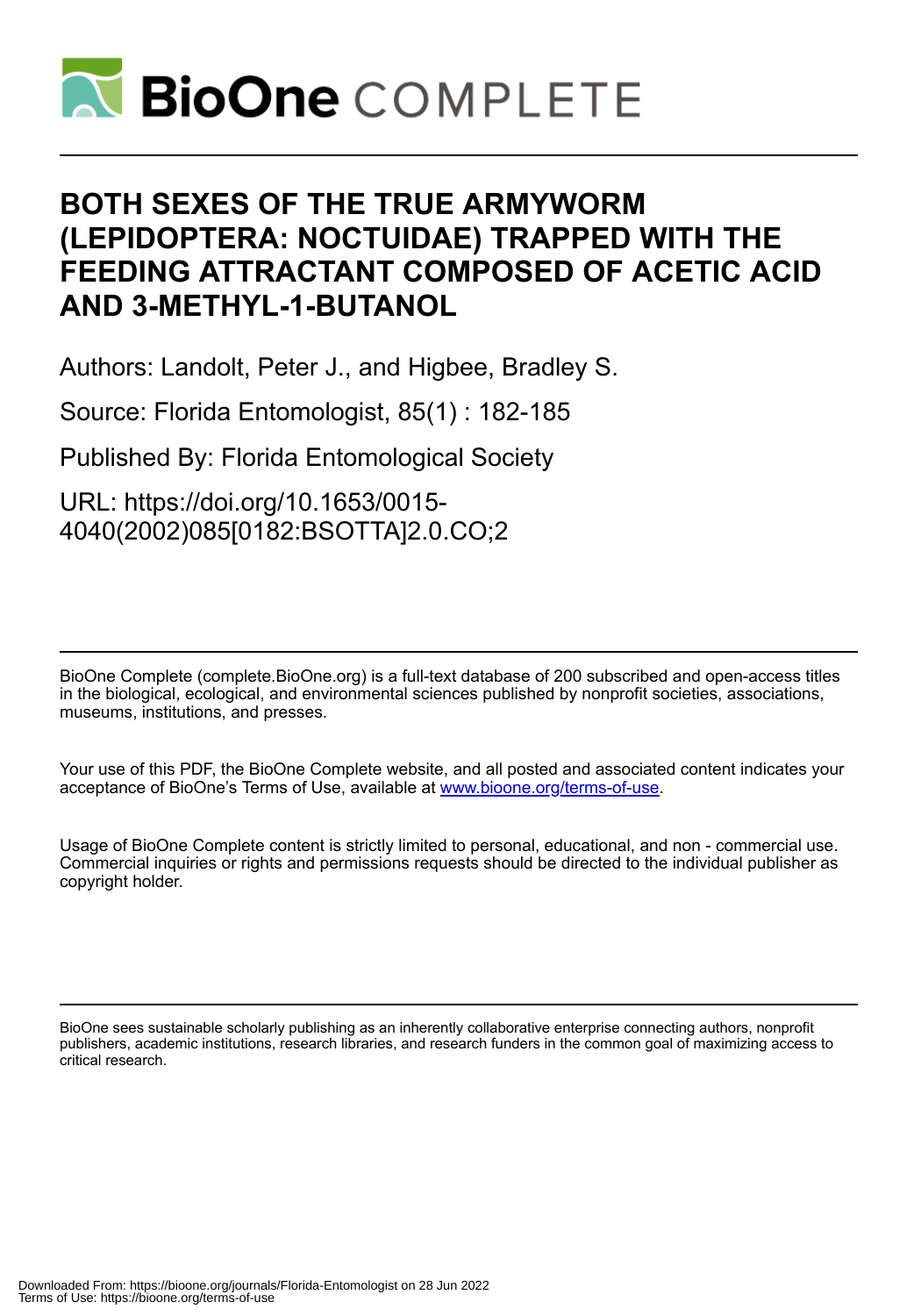# BOTH SEXES OF THE TRUE ARMYWORM (LEPIDOPTERA: NOCTUIDAE) TRAPPED WITH THE FEEDING ATTRACTANT COMPOSED OF ACETIC ACID AND 3-METHYL-1-BUTANOL

PETER J. LANDOLT AND BRADLEY S. HIGBEE United States Department of Agriculture, Agricultural Research Service 5230 Konnowac Pass Road, Wapato, WA 98951

### ABSTRACT

Male and female true armyworm moths, *Pseudaletia unipuncta* (Haworth), were captured in traps baited with the combination of acetic acid and 3-methyl-1-butanol and placed near fields of corn (*Zea mays*). In a comparison of these chemicals presented individually and together, significantly greater numbers of moths were captured in traps baited with acetic acid and 3-methyl-1-butanol, compared to traps baited with acetic acid alone or traps baited with 3-methyl-1-butanol alone. Eighty percent of the female true armyworm moths captured in September in traps baited with acetic acid and 3-methyl-1-butanol were unmated and immature (no eggs and with considerable fat body). The remaining 20% of those females captured were mated and had some ovarian development. These results demonstrate attraction of male and female true armyworm moths to the combination of acetic acid and 3-methyl-1 butanol and provide a new means of trapping females of this species.

#### RESUMEN

Machos y hembras de la polilla del gusano soldado, *Pseudaletia unipuncta* (Haworth), fueron capturados en trampas cebadas con la combinación de ácido acético y 3-metil-1-butanol y colocadas cerca de campos de maíz (*Zea mays*). En una comparación de estos químicos presentados individualmente y en conjunto, cantidades significativamente mayores de polillas fueron capturadas en trampas cebadas con ácido acético y 3-metil-1-butanol, en comparación con las trampas cebadas solamente con ácido acético o las trampas cebadas solo con 3-metil-1-butanol. Ochenta por ciento de las polillas hembras del gusano soldado capturadas en septiembre en las trampas cebadas con ácido acético y 3-metil-1-butanol eran inmaduras y no se habían apareado (sin huevos y con considerable tejido graso). El 20% restante de esas hembras capturadas se habían apareado y tenían algún desarrollo ovárico. Estos resultados demuestran la atracción de los machos y la hembra de la polilla del gusano soldado a la combinación de ácido acético y 3-metil-1-butanol y proporciona un nuevo significado a la captura de hembras de esta especie.

During trapping studies of volatile chemicals from fermented solutions of molasses, the combination of acetic acid and 3-methyl-1-butanol was found to attract males and females of three species of Noctuidae (Lepidoptera) that are tree fruit pests in Washington: *Lacanobia subjuncta* (Grote & Robinson), *Mamestra configurata* Walker*,* and *Xestia c-nigrum* (L.) (Landolt 2000). Subsequently, results of season-long sampling near Yakima, Washington indicated that acetic acid with 3-methyl-1-butanol may be attractive to many species of noctuid moths, including the true armyworm, *Pseudaletia unipuncta* Haworth, (Landolt & Hammond 2001).

The true armyworm is a serious defoliating pest of a number of crops in North America, including corn (*Zea mays*), small grains, and pasture grasses (Pfadt 1978). A female-produced sex pheromone for *P. unipuncta* was identified by Mc-Donough et al. (1980) and Steck et al. (1982) and is used in monitoring traps for this insect. However, there are no lures that attract females of this species. This study was undertaken to determine if males and females of the true armyworm are indeed attracted to the combination of acetic acid and 3-methyl-1-butanol, as was suggested by Landolt & Hammond (2001). We report here the results of trapping experiments that test that hypothesis. These experiments were conducted in an area known to have an infestation of true armyworm in corn and were set up in response to complaints by growers of armyworm damage to corn. Additionally, data was obtained confirming attraction of *L. subjuncta* to this lure.

#### MATERIALS AND METHODS

Two trapping experiments were conducted in September and October 2000 in Hamilton County, Washington, in an area of irrigated row crops, predominantly corn, alfalfa (*Medicago sativa*), and potato (*Solanum tuberosum*), as well as plantings of hybrid trees of the genus *Populus*. The Universal moth trap (Unitrap, IPM Technologies, Portland, OR) was used in both experiments. Each trap contained a 4 cm<sup>2</sup> piece of Vaportape (Hercon, Inc.,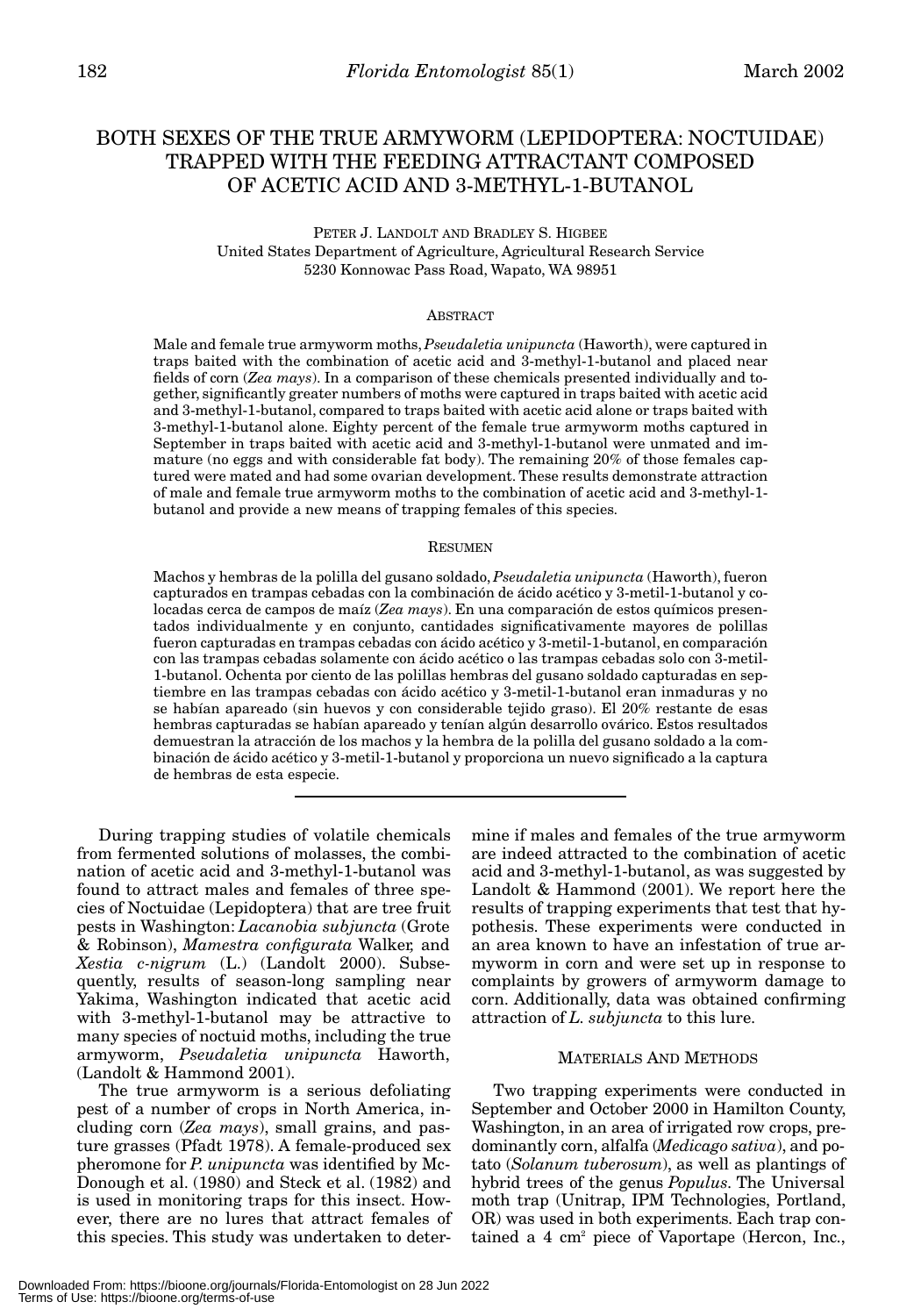Emigsville, PA). All attractants tested were dispensed from 15 ml polypropylene vials, each containing 3 cotton balls and each with a 3.3 mm hole in the lid. This system was used for trapping *L. subjuncta* moths with the same attractant (Landolt & Alfaro 2001). Traps were hung from stakes at a height of 1.0 m and were placed 10 to 20 m apart around the periphery of a field of corn.

The first experiment compared moths captured in 10 unbaited traps with those captured in 10 traps baited with acetic acid and 3-methyl-1 butanol. Baited traps contained two 15 ml vials, one containing 5 ml of glacial acetic acid (Baker Chemical, Phillipsburg, NJ) on 3 cotton balls and the other containing 5 ml of 3-methyl-1-butanol (Aldrich Inc., Milwaukee, WI) on 3 cotton balls. Baited and unbaited traps were paired in their placement outside the periphery of an irrigated corn circle. These were set up on 13 September and were checked 15 and 18 September. Treatment and control positions were changed on Sept 15. Trap catch data were compared by a paired *t* test (DataMost 1995).

The second trapping experiment consisted of 5 replicate randomized blocks of 4 treatments. Those 4 treatments were 1) no lure, 2) acetic acid, 3) 3-methyl-1-butanol, and 4) acetic acid in one vial and 3-methyl-1-butanol in a second vial. These were set up on 29 September and were checked on 2 and 5 October. Positions were randomized initially and on 2 October. Trap catch data were subjected to an ANOVA and means were separated by Tukey's test (DataMost 1995).

One hundred female *P. unipuncta* and 50 female *L. subjuncta* captured in the first trapping test were dissected to determine the number of spermatophores in mated females and the reproductive status of moths captured. Fifty female *P. unipuncta* captured in the second test were also dissected. Because the second test was three weeks later than the first test, we were interested in determining if the moths that responded had changed in terms of reproductive maturity. Females were scored from 1 to 4 for reproductive status, with #1 being unmated and immature (no eggs, abundant fat body), # 2 being mated and immature  $\left($  <10 eggs and abundant fat body), #3 mated and mature (mated, >10 eggs), and #4 mated and senescent.

## RESULTS

Totals of 458 male and 535 female*P. unipuncta* were captured in the first experiment. Significantly greater numbers of both male  $(t = 4.88, df)$ = 19, *P* < 0.01) and female (*t* = 4.80, df = 19, *P* < 0.01) *P. unipuncta* were captured in baited traps compared to unbaited traps in the first experiment (Table 1), with a sex ratio of 0.85 males to 1.0 females. Significantly greater numbers of both male ( $t = 5.77$ , df = 19,  $P < 0.01$ ) and female ( $t =$ 5.52, df = 19, *P* < 0.01) *L. subjuncta* were captured in baited traps compared to unbaited traps in the first experiment (Table 1). Totals of 83 male and 127 female *L. subjuncta* were captured with a sex ratio of 0.65 males to 1.0 female. Significantly greater numbers of western yellowstriped armyworm moths, *Spodoptera praefica* (Grote), were captured in baited traps compared to unbaited traps  $(t = 3.07, df = 19, P < 0.01)$ . A total of 26 male *S. praefica* were captured and no females were captured in this test. Additionally, small numbers of spotted cutworm moths (*X. c-nigrum*) and bertha armyworm moths (*M. configurata*), were captured in baited traps, but these numbers were not significant in comparison to unbaited traps.

In the first experiment, 80% of female *P. unipuncta* moths captured in baited traps and dissected were unmated and had little or no ovarian development (Table 2). The remainder were mated, and possessed developing or developed ovaries with eggs. Female *L. subjuncta* captured in baited traps were primarily mated, and included undeveloped ovaries as well as ovaries with eggs (Table 2). The mean number of spermatophores per mated female *P. unipuncta* was  $1.80 \pm 0.19$  (Table 2), with a range of 1 to 3 spermatophores. The mean number of spermatophores per mated female *L. subjuncta* was 1.38 ± 0.10 (Table 2), with a range of 1 to 3 spermatophores.

The distribution of dissected female *P. unipuncta* within the categories of reproductive development (Table 2) was significantly different than the distribution of dissected female *L. subjuncta*  $(2 \times 3$  contingency table,  $\chi^2 = 44.2$ ,  $P \leq$ 0.001). A total of 314 male and 251 female *P. unipuncta* moths were captured in the second experiment, comparing the attractiveness of the combination of acetic acid and 3-methyl-1-butanol to

TABLE 1. MEAN (±SE) NUMBERS OF MOTHS CAPTURED IN TRAPS BAITED WITH A MIXTURE OF ACETIC ACID AND 3-ME-THYL-1-BUTANOL AND IN UNBAITED TRAPS. SEPT. 2000.<sup>A</sup>

|                                     |                                     | Males                              | Females                             |                                    |  |
|-------------------------------------|-------------------------------------|------------------------------------|-------------------------------------|------------------------------------|--|
| Moth Species                        | Baited Traps                        | Unbaited Traps                     | Baited Traps                        | Unbaited Traps                     |  |
| P. unipuncta<br>Lacanobia subjuncta | $22.9 \pm 4.7$ b<br>$6.4 \pm 1.2 h$ | $0.1 \pm 0.1 a$<br>$0.0 \pm 0.0 a$ | $26.8 \pm 5.6$ b<br>$4.2 \pm 0.7$ b | $0.0 \pm 0.0 a$<br>$0.0 \pm 0.0 a$ |  |

a Within a species and within a sex, means followed by the same letter are not significantly different by a paired *t* test at P > 0.05.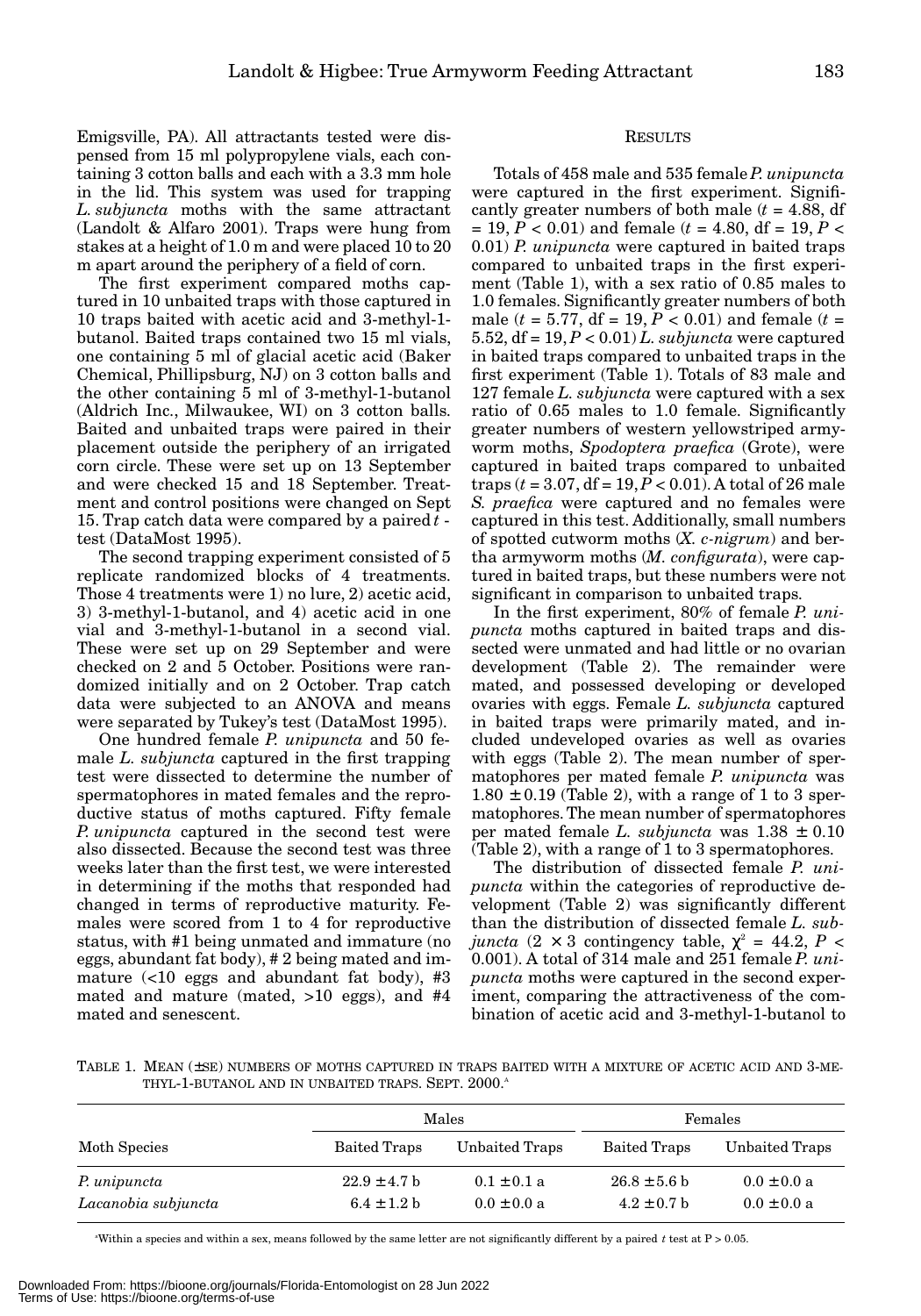| Moth                  | Mean $(\pm SE)$<br>no. spermatophores | n   | Reproductive status: % in category |              |    |                  |
|-----------------------|---------------------------------------|-----|------------------------------------|--------------|----|------------------|
|                       |                                       |     |                                    | $\mathbf{2}$ | 3  | 4                |
| Test 1                |                                       |     |                                    |              |    |                  |
| Pseudaletia unipuncta | $1.80 \pm 0.19$                       | 100 | 80                                 |              | 13 | $\boldsymbol{0}$ |
| Lacanobia subjuncta   | $1.38 \pm 0.10$                       | 50  | 24                                 | 32           | 44 | $\boldsymbol{0}$ |
| $Test\ 2$             |                                       |     |                                    |              |    |                  |
| Pseudaletia unipuncta | $1.50 \pm 0.33$                       | 50  | 82                                 | 14           | 4  | $\boldsymbol{0}$ |

TABLE 2. MEAN (±SE) NUMBER OF SPERMATOPHORES PER FEMALE CAPTURED IN TRAPS BAITED WITH A MIXTURE OF ACETIC ACID AND 3-METHY-1-BUTANOL AND THE PERCENTAGES OF THOSE FEMALES CAPTURED THAT WERE EITHER UNMATED AND IMMATURE (CATEGORY 1), WERE MATED AND IMMATURE (CATEGORY 2), WERE MATED AND MATURE (CATEGORY 3) AND WERE MATED AND SENESCENT (CATEGORY 4).

each chemical separately. Significantly more *P. unipuncta* moths were captured in traps baited with the combination of both chemicals, compared to the unbaited control traps or to traps baited with individual chemicals (Table 3), and there were no differences between captures in traps baited with single component lures and in unbaited traps. Additionally, small numbers of *L. subjuncta*, *X. c-nigrum* and alfalfa looper moths *Autographa californica* (Speyer) were captured in traps baited with the combination of acetic acid and 3-methyl-1-butanol. However, these were not statistically significant, compared to unbaited traps. Eighty-four percent of the 50 female *P. unipuncta* moths dissected were unmated and immature, with no eggs present (Table 2). Mated *P. unipuncta* moths captured in this test possessed 1.50 ± 0.33 spermatophores per female.

#### **DISCUSSION**

The results of these experiments clearly demonstrate the attractiveness of the feeding attractant comprised of acetic acid and 3-methyl-1 butanol to both sexes of the true armyworm *P*. *unipuncta*. Although this attractiveness was suggested by Landolt & Hammond (2001), that study was not designed to demonstrate such attractiveness statistically. Additionally, this work confirms the attractiveness of this lure to males and females of *L. subjuncta* (Landolt 2000), a pest of apple in Washington and Oregon (Landolt 1998),

and to males of *S. praefica*, the western yellowstriped armyworm.

The results of the second experiment indicate a strong synergism of acetic acid and 3-methly-1-butanol in attracting *P. unipuncta*. This is evidenced by the large numbers of moths captured in traps baited with the combination of chemicals in comparison to small numbers captured in traps baited with acetic acid or 3-methyl-1-butanol alone. This strong enhancement or synergy is in contrast to the response of *L. subjuncta* to these chemicals. The combination of acetic acid and 3-methyl-1-butanol attracts more *L. subjuncta*, *M. configurata* and *X. c-nigrum* to traps, compared to acetic acid alone or 3-methyl-1-butanol alone, but the enhancement is quite modest, perhaps doubling or tripling the response (Landolt 2000, Landolt & Alfaro 2001), whereas the enhancement here of *P. unipuncta* to the combination of chemicals was about 30 times the response to either chemical alone.

This work provides an alternative chemical attractant for monitoring *P. unipuncta*. The sex pheromone of this insect was identified by Mc-Donough et al. (1980) and Steck et al. (1982) and constitutes a strong attractant that can be used in traps to monitor the presence of males (Kamm et al. 1982). The feeding attractant comprised of acetic acid and 3-methyl-1-butanol lures both males and females and may be useful in research on the activities of females of this widespread pest moth, as well as to indicate the arrival or emergence of females on crops at risk.

TABLE 3. MEAN NUMBERS OF *PSEUDALETIA UNIPUNCTA* MOTHS CAPTURED IN TRAPS BAITED WITH EITHER ACETIC ACID, 3-METHYL-1-BUTANOL OR THE COMBINATION OF ACETIC ACID AND 3-METHYL-1-BUTANOL.

| <b>Sex</b> | Control         | Acetic Acid     | 3-Methyl-1-Butanol | Combination      |
|------------|-----------------|-----------------|--------------------|------------------|
| Male       | $0.2 \pm 0.1$ a | $0.6 \pm 0.3 a$ | $1.2 \pm 0.4$ a    | $26.4 \pm 8.4$ b |
| Female     | $0.1 \pm 0.1 a$ | $0.0 \pm 0.0 a$ | $0.8 \pm 0.4$ a    | $40.7 \pm 7.4$ b |

a Means within a row followed by the same letter are not significantly different by Tukey's test at P ≤ 0.05.